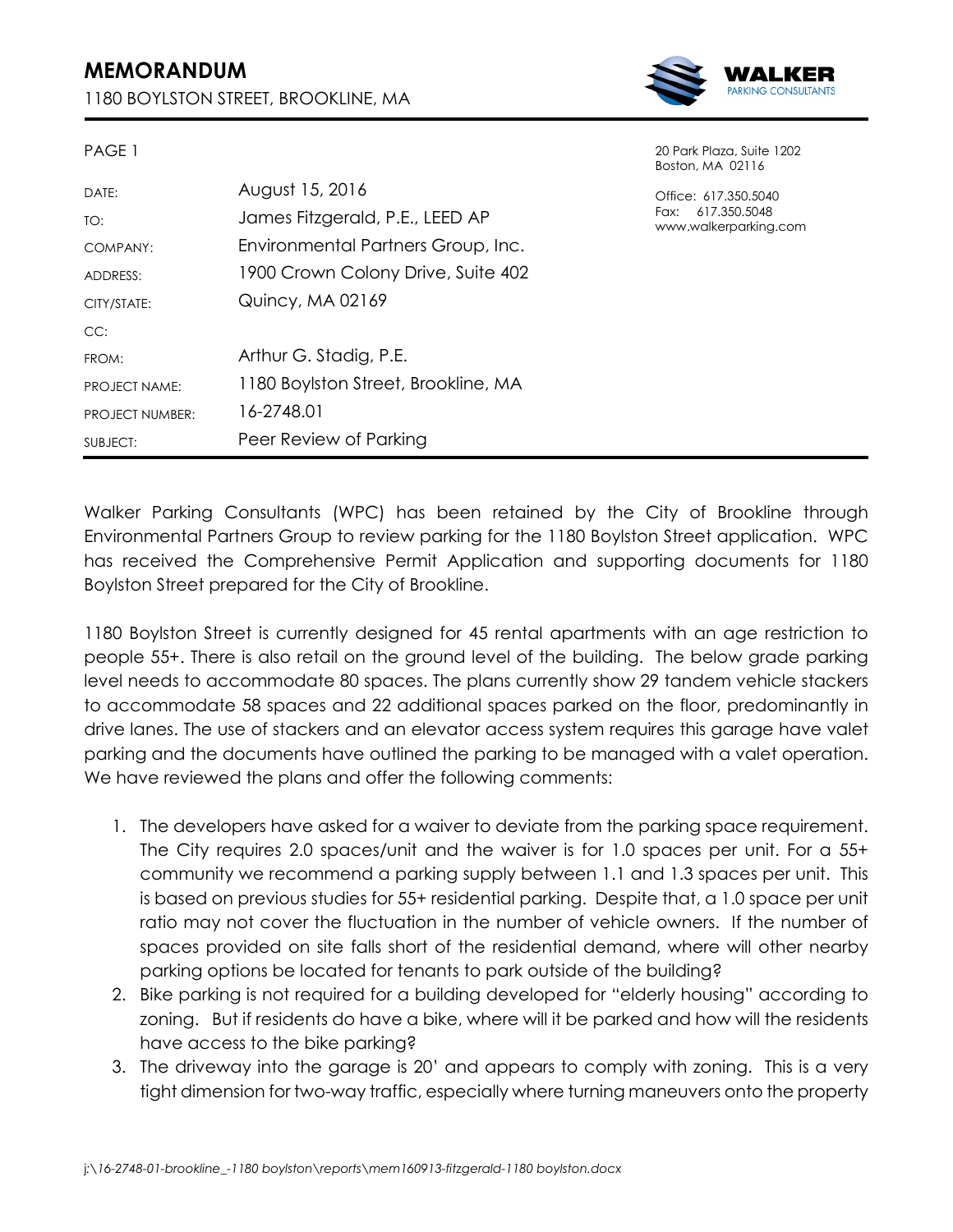

## PAGE 2

from the street will occur. It is compounded by the fact that Boylston is a busy 4-lane divided roadway. Cars may be making the turn quickly, thus needing a wider turning radius, stacking area and site-lines. Slowing down to turn into the driveway may hold up traffic on Boylston. If a car is exiting the property (stopped at the curb cut) while a car is slowing to make a right turn into the property, the entering car on the street will have to stop to wait for the exiting car to exit. This may slow traffic on Boylston.

- 4. The garage is intended to be operated with valet. A primary concern is the inadequate space to accommodate the drop-off and pick-up of vehicles. There are no obvious curb cuts or lay-bys for this so we assume the intent is to handle drop off and pick up of vehicles by tenants in the driveway. The driveway, mentioned above, is only 20' wide. That needs to accommodate two-way traffic and standing vehicles waiting for the tenant to come down from their unit or waiting to be parked in the below grade parking. The walls on either side of the driveway may also make it difficult for a passenger to get into or out of the car requiring the vehicle to pull out, blocking more cars in the driveway and holding up the flow of operations.
- 5. Residents will need to handle parcels both for loading and unloading. For example, if groceries or other merchandise needs to be unloaded, there does not appear to be room to accommodate this without blocking the drive lanes.
- 6. Valet operations require the accommodation of vehicles that may arrive at virtually the same time. For example, if four vehicles arrive within a minute or two, the first vehicle will stop within the property to be handed over to the valet attendant. The successive vehicles will "stack" behind this vehicle and will snake back into Route 9. The snake action will continue until all cars are taken from that line by the valet attendant. It is a good practice to have two lanes of entry drop-off to accommodate this action. While one lane is being evacuated by the valet attendant(s), the other lane can be filling in and not causing a back-up. The current design does not show this and will cause related back-up problems on a periodic basis.
- 7. The Massachusetts Accessibility Regulations (CMR 521 Section 23.8) states: "Valet parking facilities shall provide a passenger loading zone complying with 521 CMR 23.7, Passenger Loading Zone located on an accessible route to the entrance of the facility". This requires a 5' wide by 20' long access aisle adjacent and parallel to the vehicle pull-up space. There is no provision for this in the current design.
- 8. Additionally, the drop-off/pick-up layout does not address the intent to accommodate disabled residents without a long circuitous route to the building's elevators. If the retail drop-off/pick-up is in the driveway, will retail parkers have access to the building to walk through the lobby to Hammond Street or will they have to walk out the driveway to Route 9? Walking through the lobby could present a security issue to tenants and walking out the driveway is a pedestrian safety issue for the retail shoppers. This is a particular hazard to patrons with accessibility needs.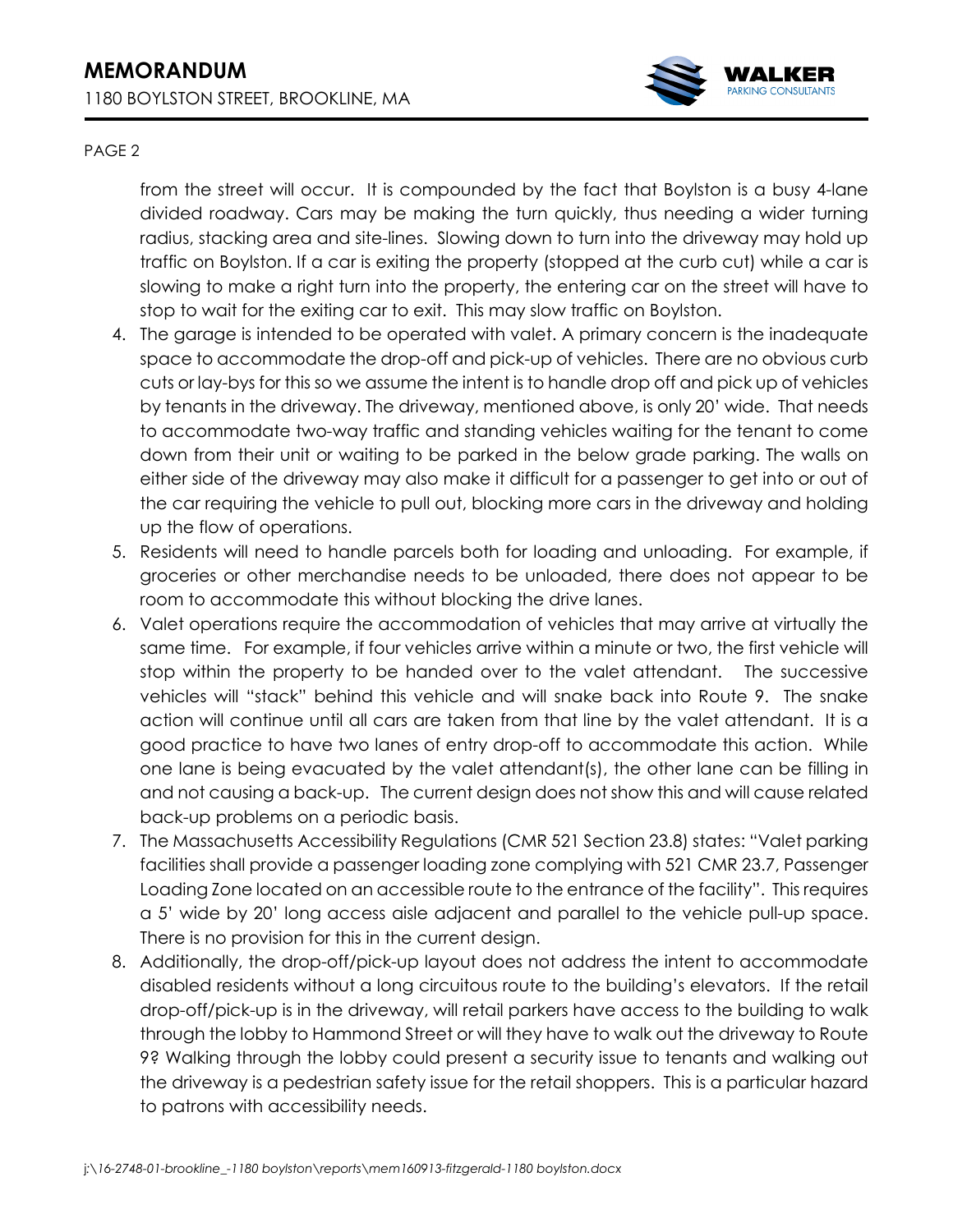

## PAGE 3

- 9. The application write-up indicates 18 vehicles will leave during a 2-1/2 hour "peak hour" morning period. It's customary to use a 1-hour increment for a peak hour volume (PHV). The traffic report (separate from the applicant's write up) indicates only three residential cars will leave during the peak hour (which we assume is a 60-minute duration). That is only 6.7% of the residential spaces. People age 55+ still may work or have occupations and require a vehicle so we recommend increasing that PHV to 10-12 cars or 20-25%. Cars may also be dropped off during the morning peak hour for the retail shops such as owners or employees arriving for the day. During the evening peak-hour, the traffic report indicates 7 cars will enter and 12 cars will leave. Of the 7 cars entering the facility only 3 are residential. Similar to the morning PHV, 6.7% for residential cars entering during the afternoon peak hour volume seems low. Further, the volumes do not appear to cover week-end activity which is usually critical for a combination of residential and retail activities. We recommend that a more detailed review of peak-hour parking activity be undertaken to show adequacy of operations.
- 10. Valet runners, in a well-designed valet facility can typically run 10 to 15 cars per hour with a simple self-park layout, vehicle ramps and short running distances. This facility as designed with triple tandem vehicle lifts and too many cars parked in the aisles will slow that pace down by an order of magnitude. Car arrivals will not occur evenly throughout the hour. Cars will stack up and queue. It's especially significant during the afternoon peak hour when residents are arriving and retail parkers might be leaving. How will payment for retail parking be handled? This will cause some delay on both ends of the vehicle's trip to the garage, at arrival and departure. With the current parking design and layout, the number of valet attendants indicated in the write-up (two in the weekday AM and one thereafter all-day) is grossly inadequate to handle operations. After design changes are made as suggested above and below, we recommend a detailed timing analysis of valet operations be performed to demonstrate adequacy.
- 11. Note that we do not have specific information on the type of retail that will occupy the ground level space. The PHVs will be different depending on which type of shop or restaurant occupies the space.
- 12. The parking is fully assisted so pending special permit the development does not have to comply with the dimensional regulations of a self-park facility. The layout presented, while appearing to be compliant with a special permit for fully assisted parking, is too congested and not realistic for a viable valet operation.
	- a. For example, the plan indicates there are "5 staging spaces in [the] drive aisles". Based on WPC experience, there is no staging space in the drive-lanes. If you temporarily located 5 spaces in the open space on the plan, there would be no room to drive the car requiring retrieval (or parking). Further, these spaces in the drive lane block any other concurrent operations. All spaces displaced to move any one vehicle need to be re-parked to not block other operations. As stated in